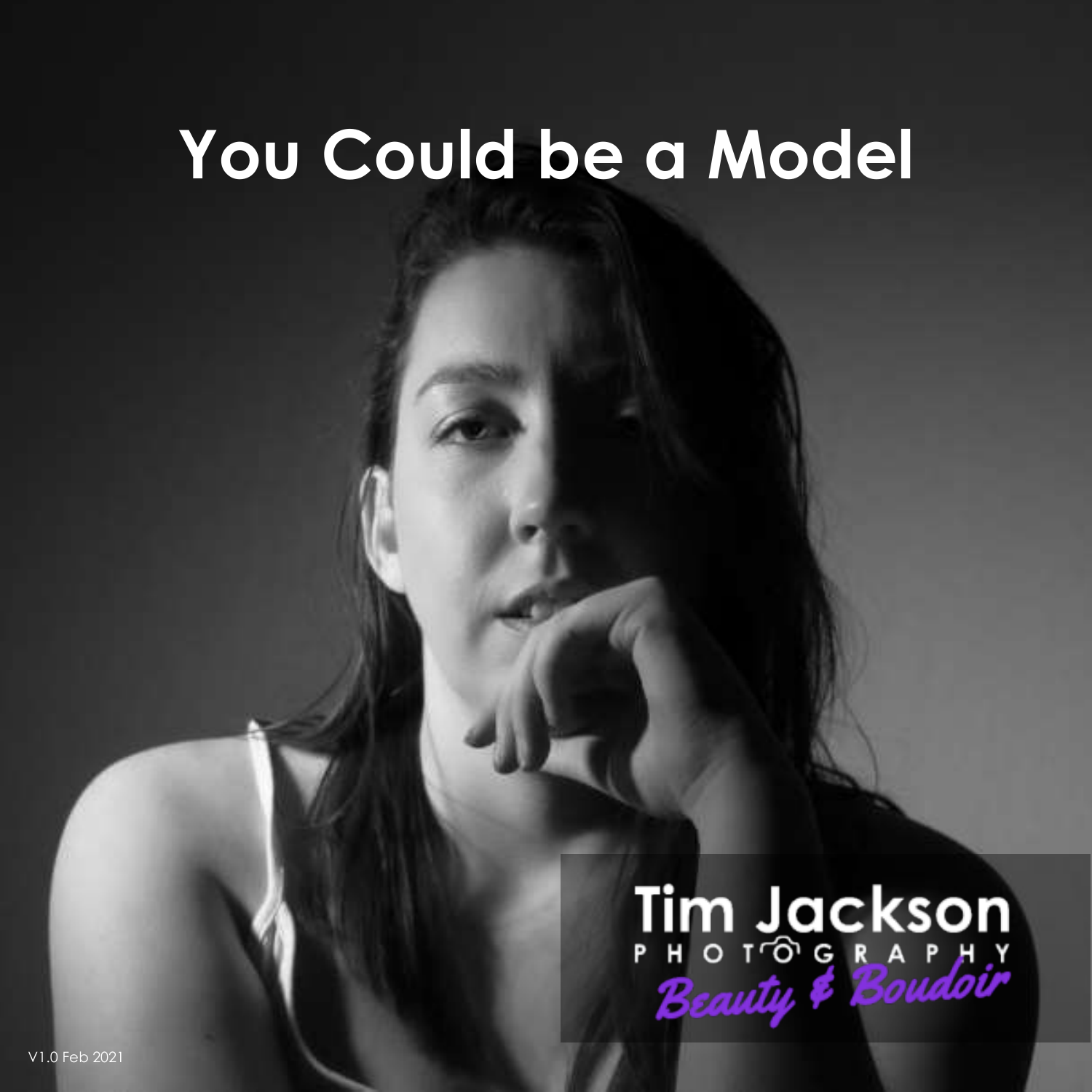"When you photograph a face,

you photograph the soul behind it.  $^{\prime}$ 

Jean-Luc Godard Film Director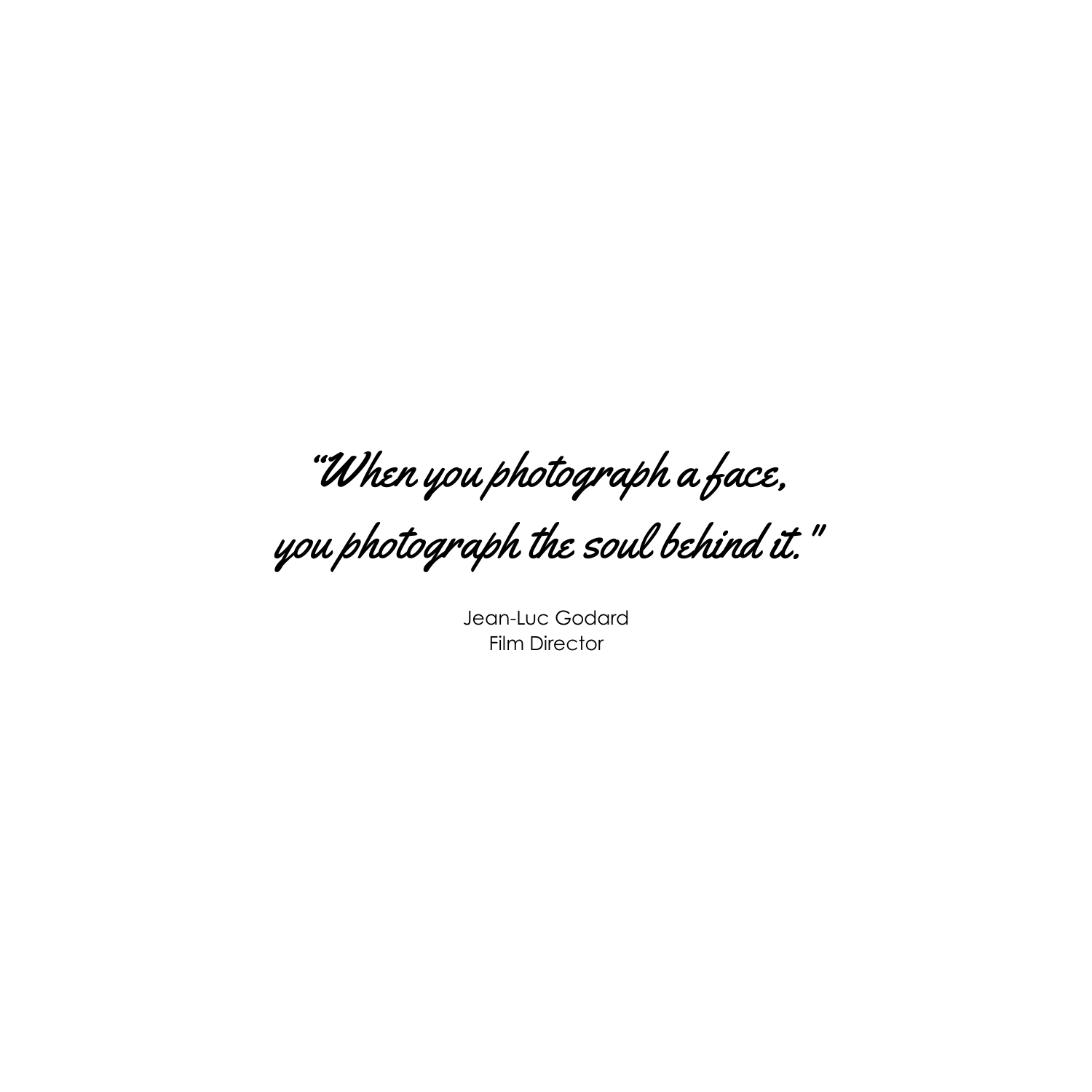

# **Welcome . . .**

My name is Tim, and I am the face behind Tim Jackson Photography.

My journey with photography started several years ago taking landscape and nature shots, something I still like to do.

Then I discovered the joy I could bring to others by providing them with great shots of themselves. Ever since, I have focused on beauty and boudoir photography, and the empowerment it can bring to my client-models.

I have since had my photographs published internationally, and have built a reputation for being respectful and professional with the people I photograph, as well as for making them feel comfortable and confident.

If you think your beauty and inner radiance deserve to be captured in some amazing images, read on to see what to expect and how you can make it happen.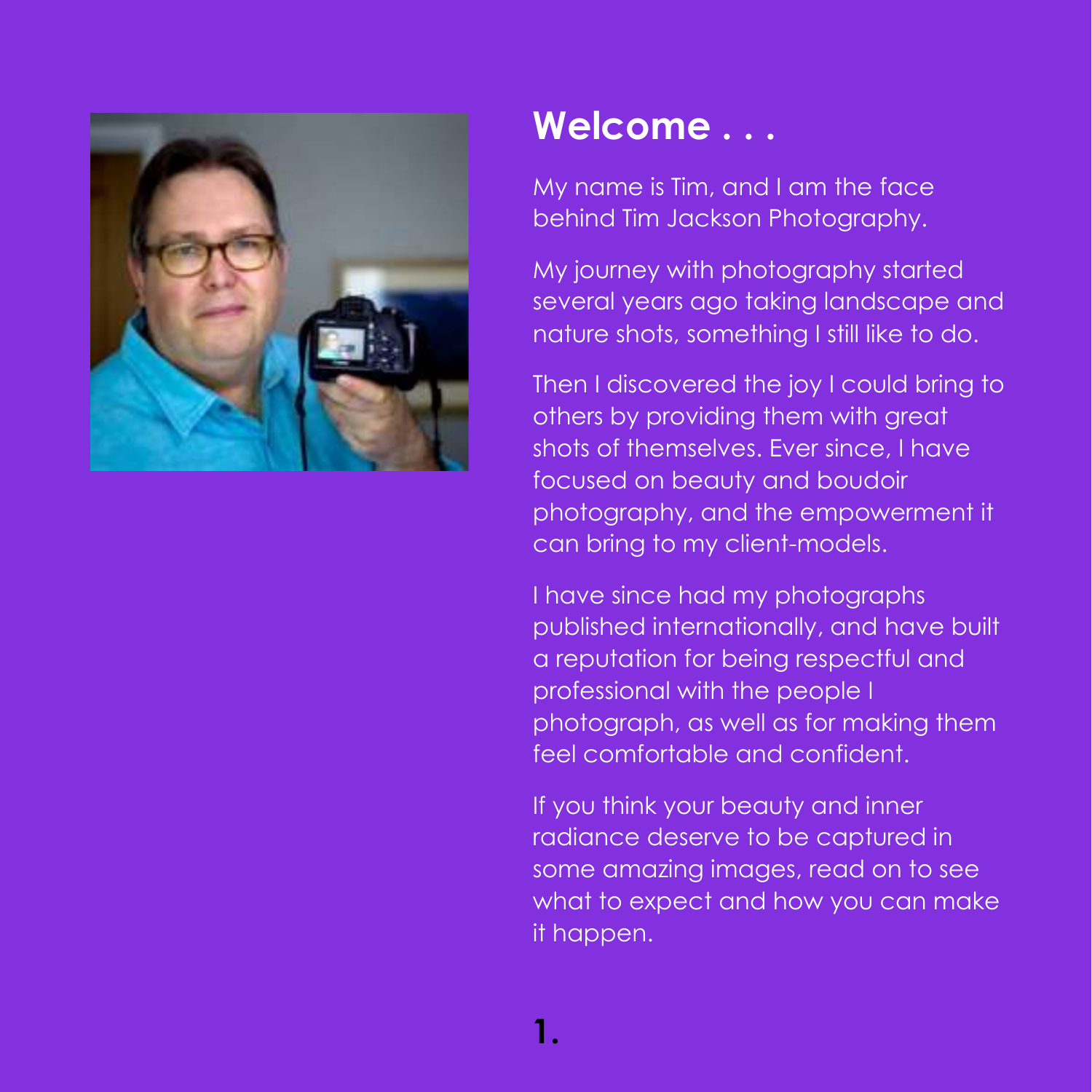

# **Why Would I Want a Beauty & Boudoir Photoshoot?**

Every person that arranges a Beauty & Boudoir photoshoot has their own reasons for doing so, but here are some of the most common ones:

#### **To mark a significant life event**

Maybe you are about to get married, or are approaching a milestone birthday,

or perhaps you've recently gotten divorced - whatever the life event many people mark these occasions with pictures. If you'd like a special memory for you or a loved one, what better way than to create some great images that celebrate your beauty and spirit.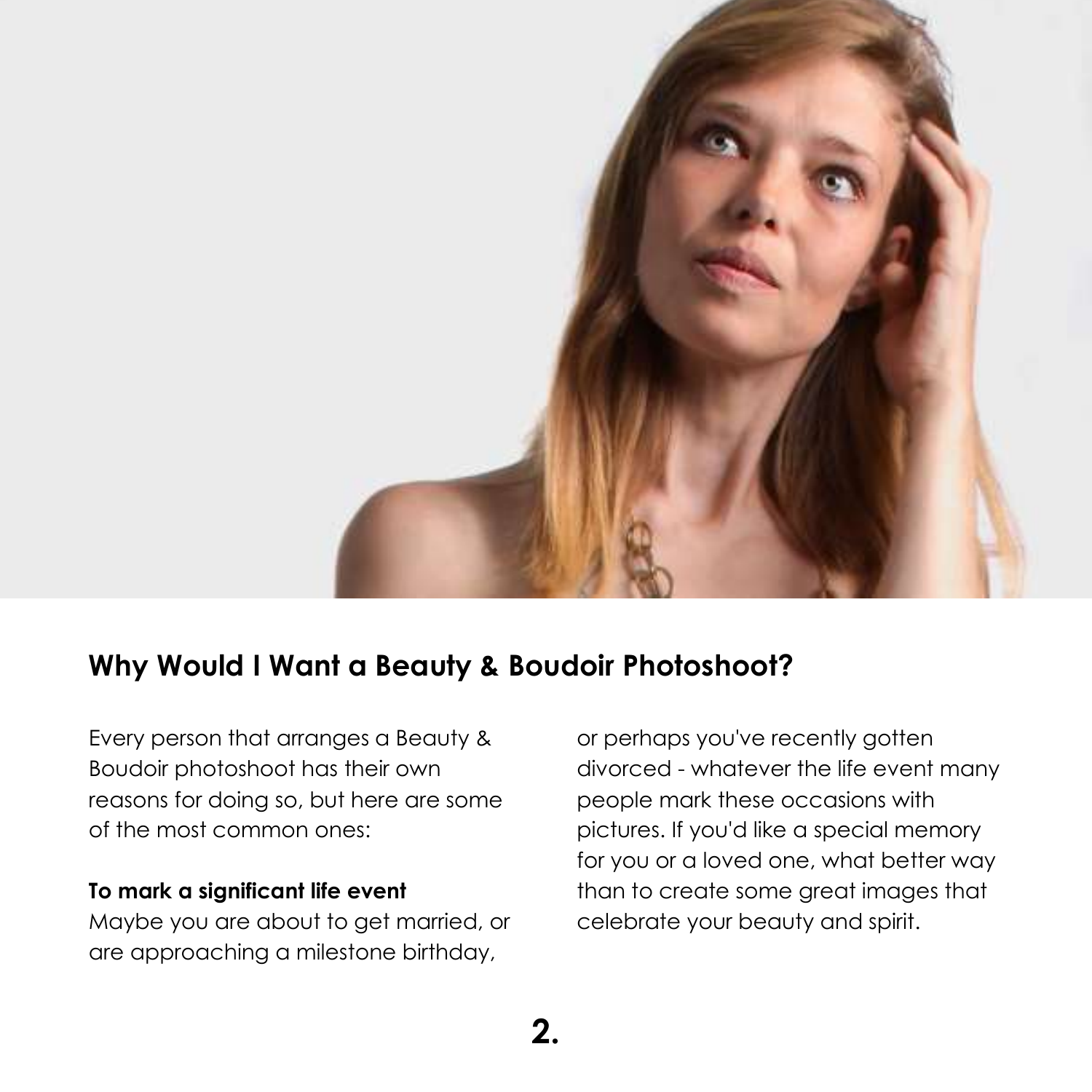# **To build confidence and empowerment**

Some people arrange a beauty and boudoir photo shoot to help them build their inner strength and body confidence.

There are few greater boosts to personal confidence than seeing yourself looking radiant and beautiful, and having images that you can return to whenever you need a little boost.

# **To capture a time of life**

Perhaps you feel that you are in the prime of your life and you want a way to capture it forever. Well, I can't promise to stop the progress of time, but I can capture this moment in time as a memory you can have forever.

# **To record your beauty and spirit**

As we leave our youth behind, some people can feel that their period of greatest beauty is behind them, but it isn't true. As we go through life our experiences and accumulated knowledge help us to replace the fleeting beauty of youth with an inner

beauty that shines out just as strongly and can be captured in pictures.

#### **To celebrate a return to self**

Maybe you've been through a difficult time recently, facing unusual stresses or struggling with physical or mental health issues. Now these issues are starting to resolve, why not mark a return to feeling like yourself by having a beauty and boudoir photoshoot.

Some people are left with physical changes to their body as a result of treatment, having some great pictures taken can help you accept and embrace those changes.

#### **To pamper yourself**

Perhaps it's been too long since you dedicated some time just to yourself, or maybe you've been working hard and have earned a pampering. Why not pamper yourself with a beauty and boudoir photoshoot, where you are the centre of attention.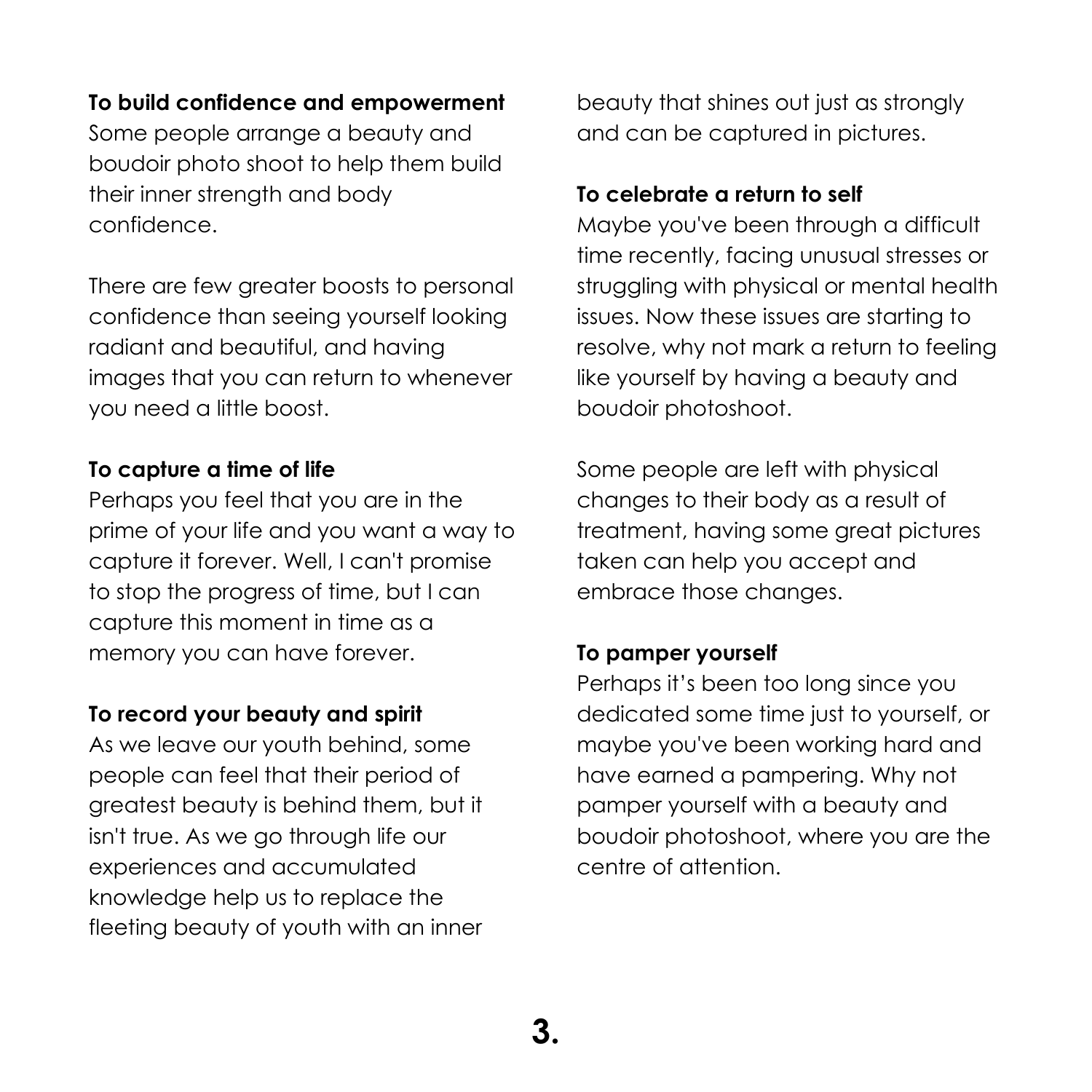# **As a gift**

You may want to mark your wedding, or a key anniversary or a milestone birthday by gifting some memorable images of you to your partner. Something to look back on and remember the excitement of the time.

Or why not buy a gift voucher for a loved one, so they can experience being the centre of attention at a photoshoot.

#### **As an experience**

Some people book a beauty and boudoir shoot just because they can. It might be a long-term, bucket list item or a spare of the moment decision, but either way maybe you just want to add to your list of life experiences.

# **To feel close to a partner or friend**

How about sharing a unique experience with a partner or close friend, to reaffirm your relationship and rejoice in being together. You'll also have some amazing images of the two of you together that you can look back on as the years go by.

#### **As a group celebration**

What better way to celebrate your coming marriage than having a photoshoot with a group of friends as part of your hen party activities. Or maybe your sports team has won the championship and you want to celebrate together, or you want to mark your graduation with the people you've shared your studies with. Whatever the reason there is no better way to share a celebration than to enjoy a group photoshoot and have some great images to remember it forever.

**If any of these reasons strike a chord with you, or if you have reasons of your own, it's time to believe in yourself, know that you are worth it and experience your own beauty and boudoir photoshoot.**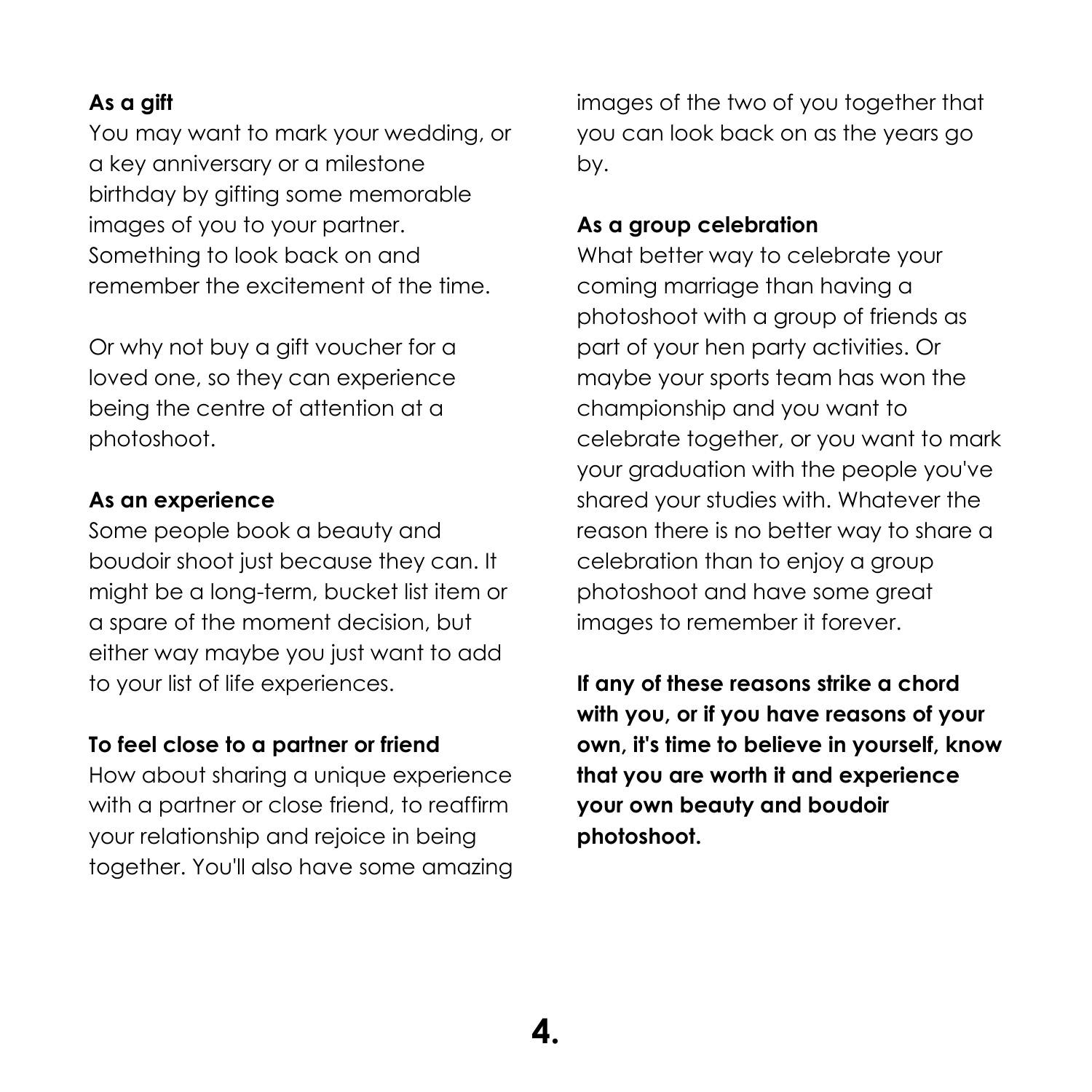

"The face is the mirror of the mind, and eyes without speaking confess the secrets of the heart."

> St Jerome Theologian & Historian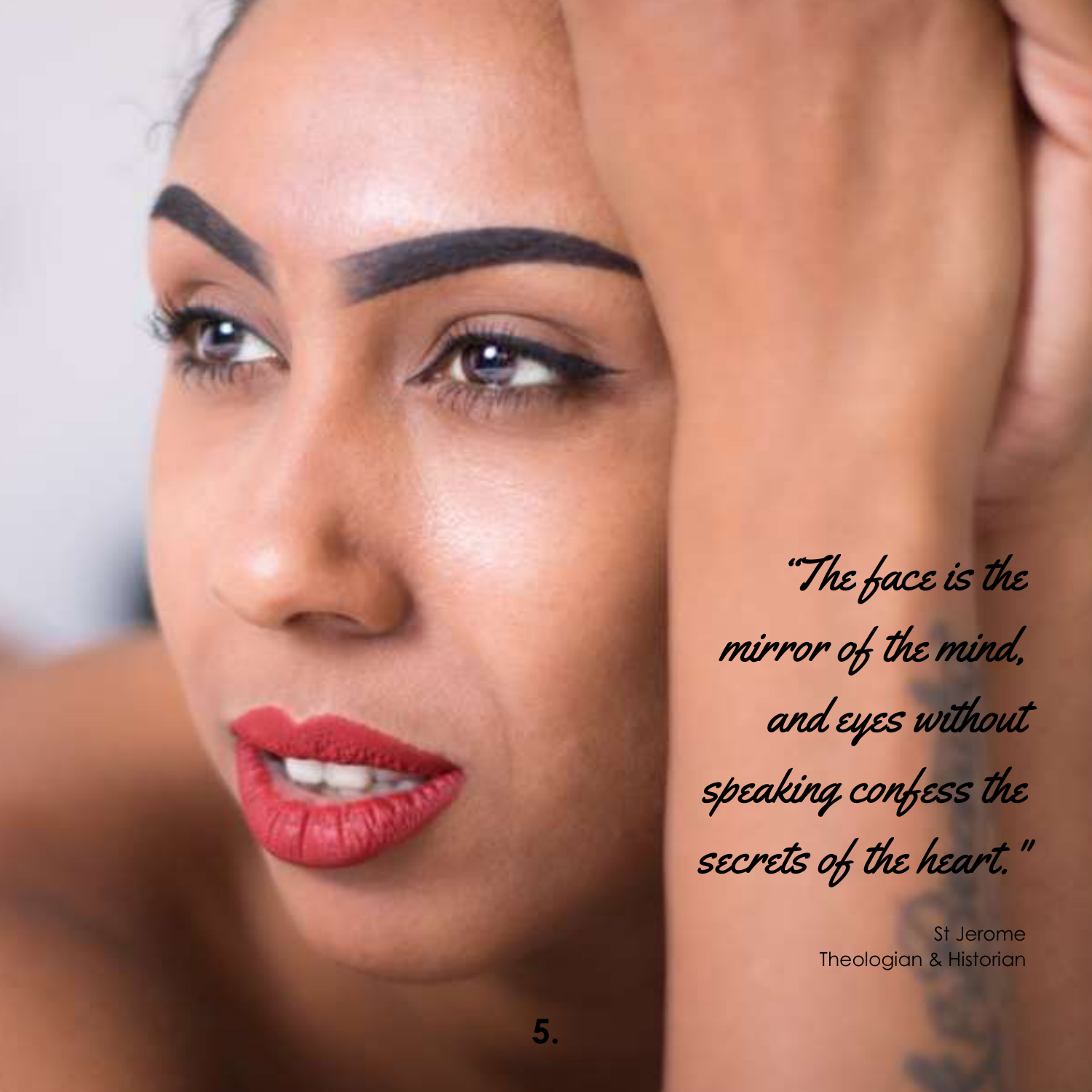

# **What Do You Mean by Beauty & Boudoir?**

Beauty and boudoir is a photography genre that covers a reasonably wide range of image styles, but all of them about capture the real you in strong, confident poses.

It can include everything from pretty portraits, through pictures in your best summer dress or snuggly jumper to traditional boudoir images in your favourite lingerie (or maybe just a sheet).

The decision about what styles of images you would like to shoot is completely up to you.

# **What Should I Expect if I Book a Photoshoot?**

Firstly you should expect to have a fun and empowering experience, that you will treasure for a long time.

# **Before the shoot**

Once you have booked a shoot, I will contact you to discuss your ideas and thoughts for the shoot and to find out a bit more about what has motivated you to want the photoshoot. We can also discuss any looks, hobbies or personal props you may want to try and incorporate. This all helps me to plan the shoot so that you receive images that best reflect you and your style.

Before the shoot I will also send you a copy of our e-book 'Preparing for Your Photoshoot'. This includes helpful tips about preparing for the shoot, hints about posing and other helpful information.

I will then contact you a couple of days before the shoot to confirm the final arrangements.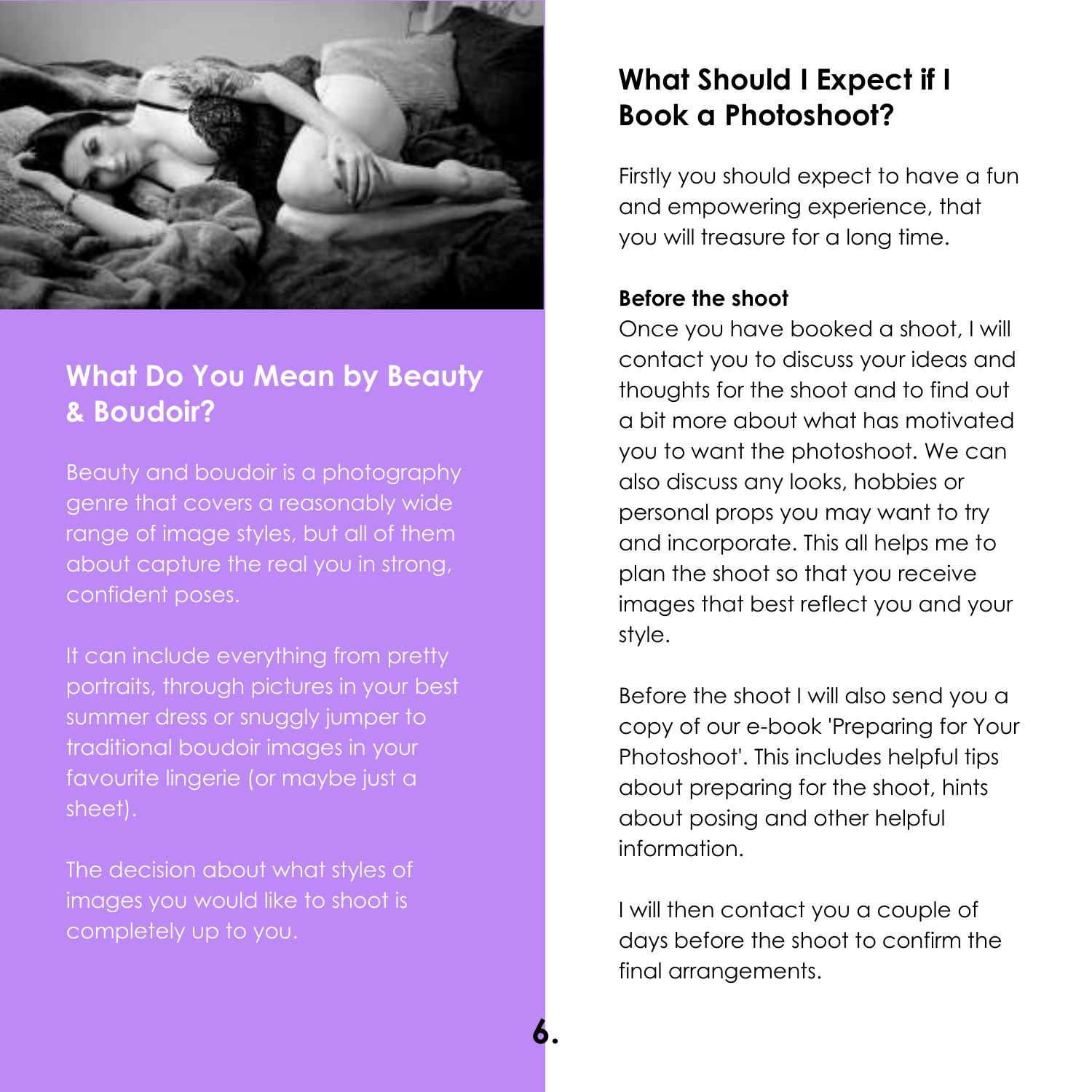# **On the Day**

I will arrive at your home, or the agreed location, promptly at the scheduled time. Following introductions we will chat about the shoot while we walk around to identify the best spots to create backgrounds for the pictures.

We will decide on our first scene and outfit, and while you get ready I will put up studio lights and prepare the camera. The shoot will always start with a few test shots so that I can check the camera settings and to give you the chance to get used to being in front of the lens.

We will start to shoot, agreeing changes of location or outfit and poses as we go. We can chat and/or listen to music while we shoot and I will show you some of the pictures on the camera, so you can get an idea of the images we are creating.

There may be short periods of waiting while I re-configure the camera or check images, but overall the day should be relaxed and fun.

After the shoot I will need a short time to pack away the lights and other equipment. We will then have a short chat about what you thought of your day, any scenes/poses you particularly liked or any that you were not so keen on.

# **After the Shoot**

A few days after the shoot I will send you a link so that you can view the images from our session online. This is when you can pick which images you would like to receive as part of your package. I'll also ask you for feedback on the shoot.

Depending on how many images you decide you would like and whether they are digital or printed images you will receive your fully-edited pictures within 2 to 4 weeks.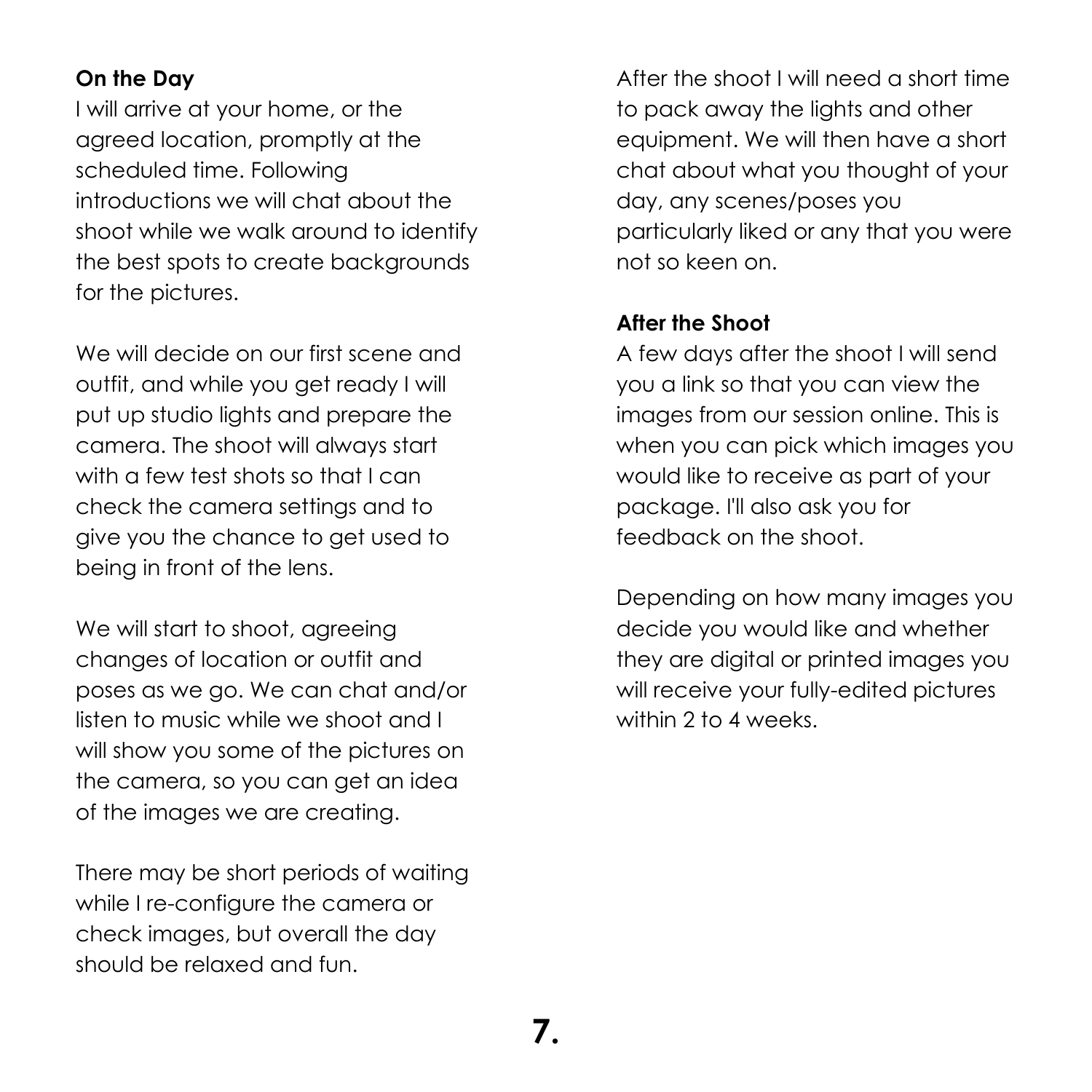

# **Why Should I Choose Tim Jackson Photography for My Photoshoot?**

#### **Specialising in beauty & boudoir**

Most photographers will undertake a beauty & boudoir photoshoot if you ask them to, but they will also shoot a wedding, your baby, your pet or a family group.

Unlike them, I specialise in beauty and boudoir photography, so all my equipment, skills and knowledge are focused on creating stunning beauty and boudoir images, with you at the centre of the photoshoot experience.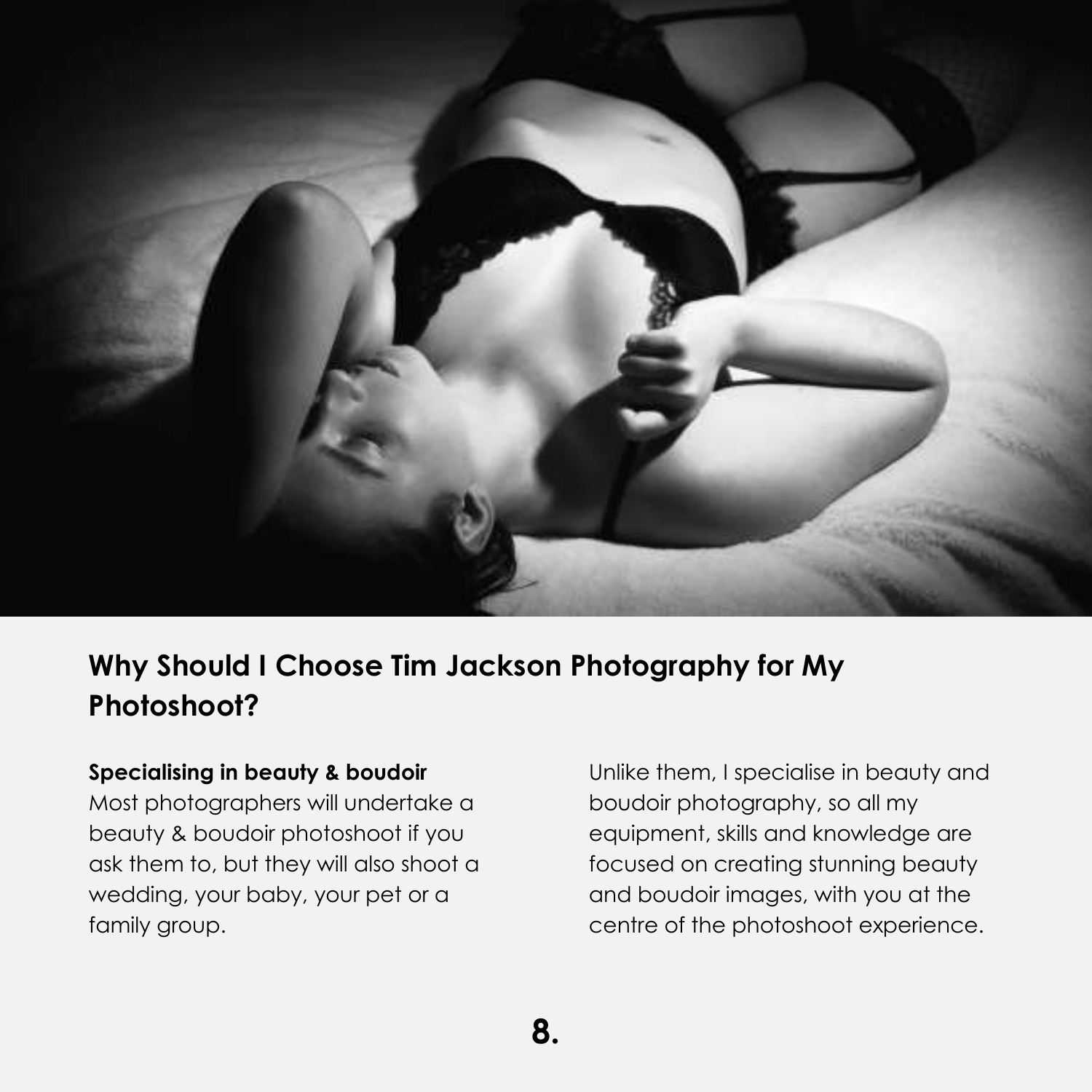# **Creating unique images in unique locations**

Many photographers are tied to their studios, which is easy for them because all their gear remains set up all the time. It also means that whatever chair you sit in and whichever bed you lay on has been used by every other person that had their photo taken before you. This makes for formulaic shots that look very good, but look like everybody else's images.

By shooting at your home, or on location, Tim Jackson Photography photoshoots create unique photo sets that are personal to you.

# **Complete transparency up front**

A lot of photographers, especially studio based ones, will charge you an initial fee for a photoshoot and then get you back to sell you the images they took for an additional fee.

All Tim Jackson Photography packages include some images in the original price, and we tell you how much any

additional images will cost up front. There are no hidden charges.

# **Reputation for respect and professionalism**

A Tim Jackson Photography photoshoot is your moment, and nothing is more important than your comfort and enjoyment throughout the experience. Having worked with a wide range of clients and models, I have built a reputation for respecting the people I photograph and quickly putting them at ease.

#### **You are in control**

You won't feel like you're being put through a process with a Tim Jackson Photography photoshoot - in fact, I would much prefer it to be a joint collaboration, so that you get the outcome you want.

Before the shoot we will discuss your motivation and what you'd like to get from it. Throughout the photoshoot you will have input to the images that we create together.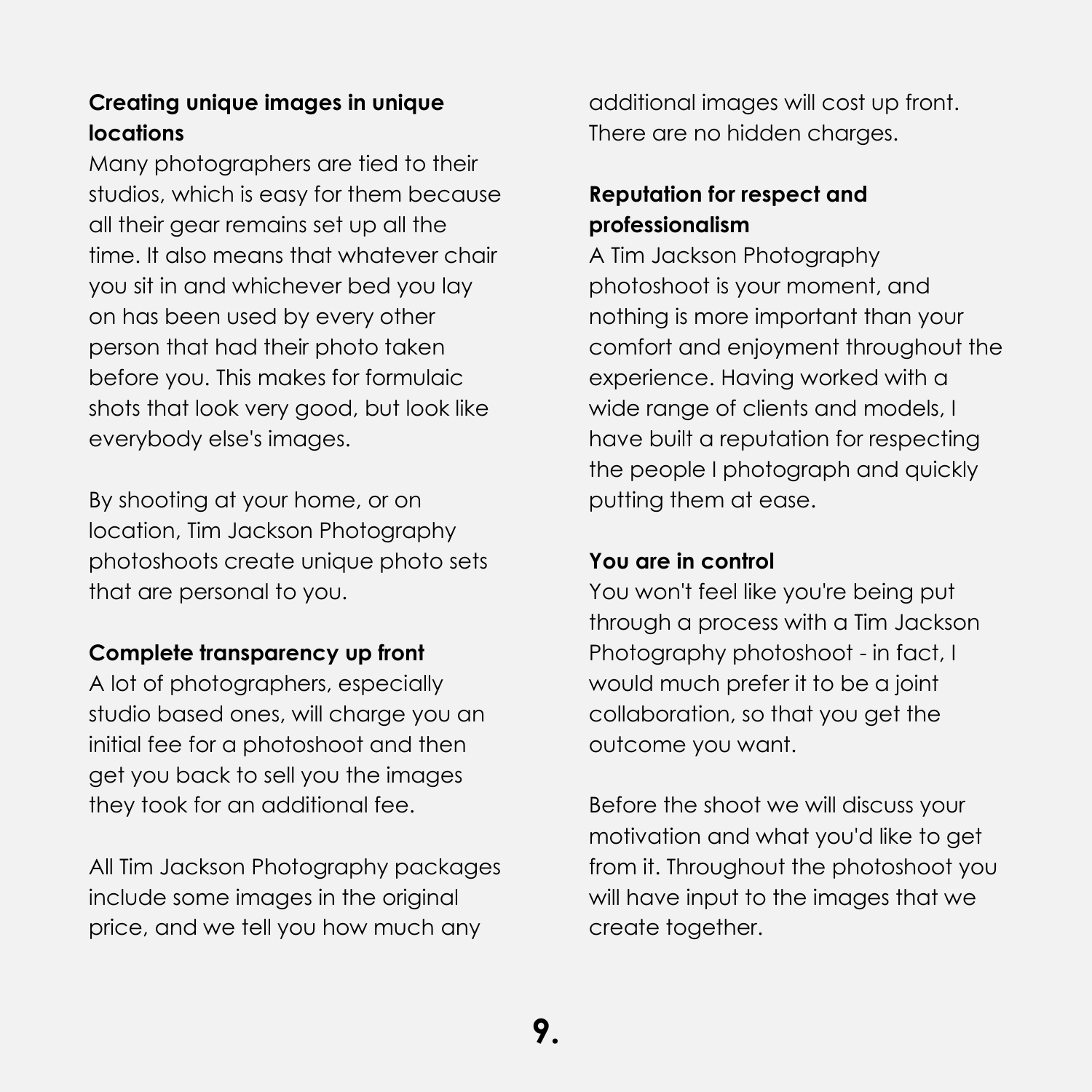# **Testimonials**

Here's what other people I have shot with have said about their experience.

"Amazing guy! Tim was wonderful and showed up with some positive energy and attitude! He was sweet and very polite and I had such a great time shooting with him." *Cam, Nottingham*

"Tim arrived on time at my home and after a cuppa and a chat we started shooting. Tim is very professional, but also laid back and chatty and the time whizzed by. I would highly recommend working with Tim." *Kylie, Coventry*

"I absolutely loved my experience with the lovely Tim Jackson. He made me feel so comfortable right away, and he was completely respectful. He has so many outstanding ideas, working with him is honestly effortless!" *Miss M, Leicester*

"Tim was absolutely brilliant - very engaging, helpful and made me feel very confident. I would highly recommend Tim and he is fantastic with people that have not done this before. If I were to score him out of 5 he would get a 10." *Amy, Leicestershire*

"Tim found a great location for us to shoot and he was very professional. I would highly recommend him and would love to do it again." *Scarlet, Birmingham*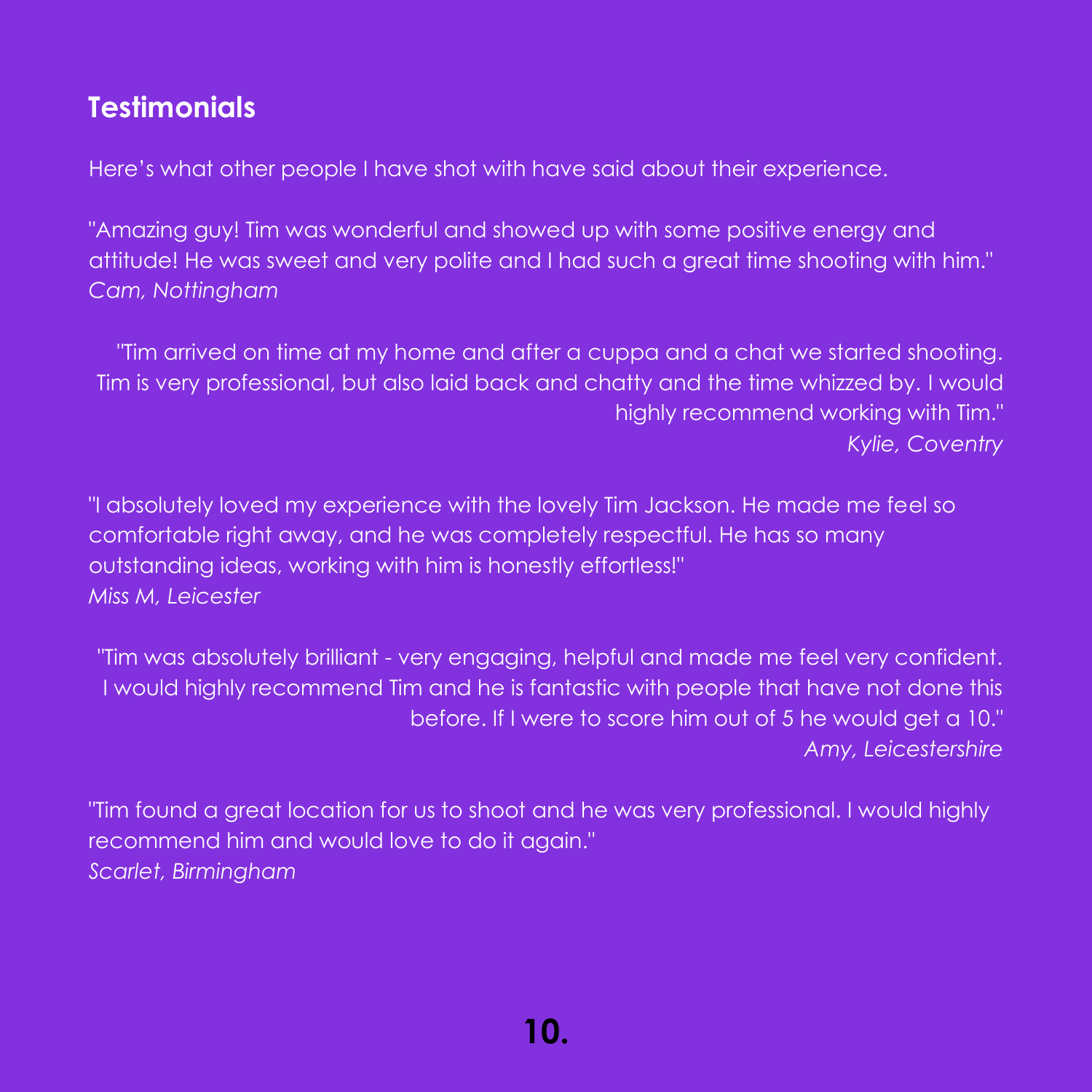"When you photograph people in colour, you photograph their clothes. But when you photograph people in black and white, you photograph their souls!

**11.**

Ted Grant Photojournalist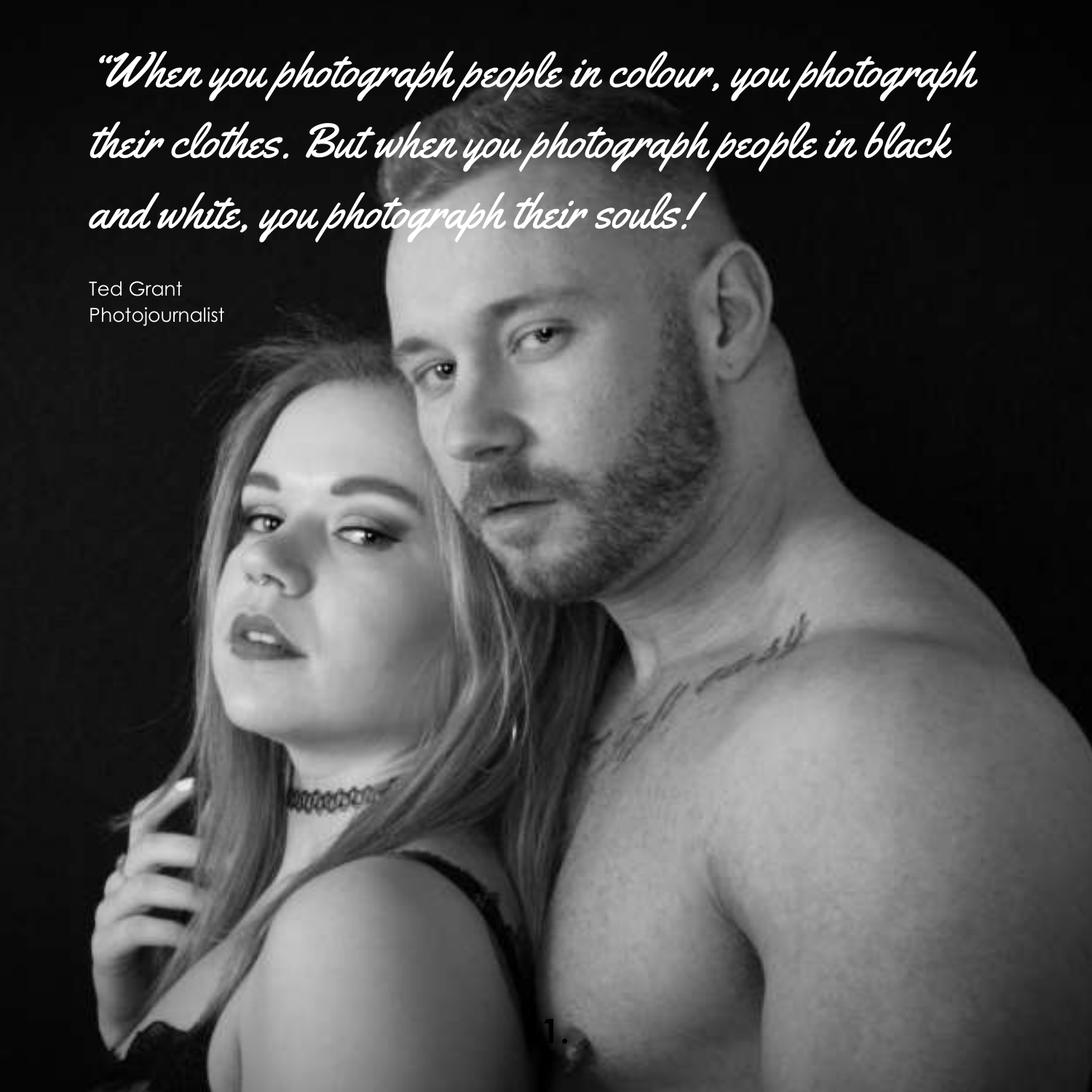"You only live once, but if you do it right, once is enough."

Mae West Actress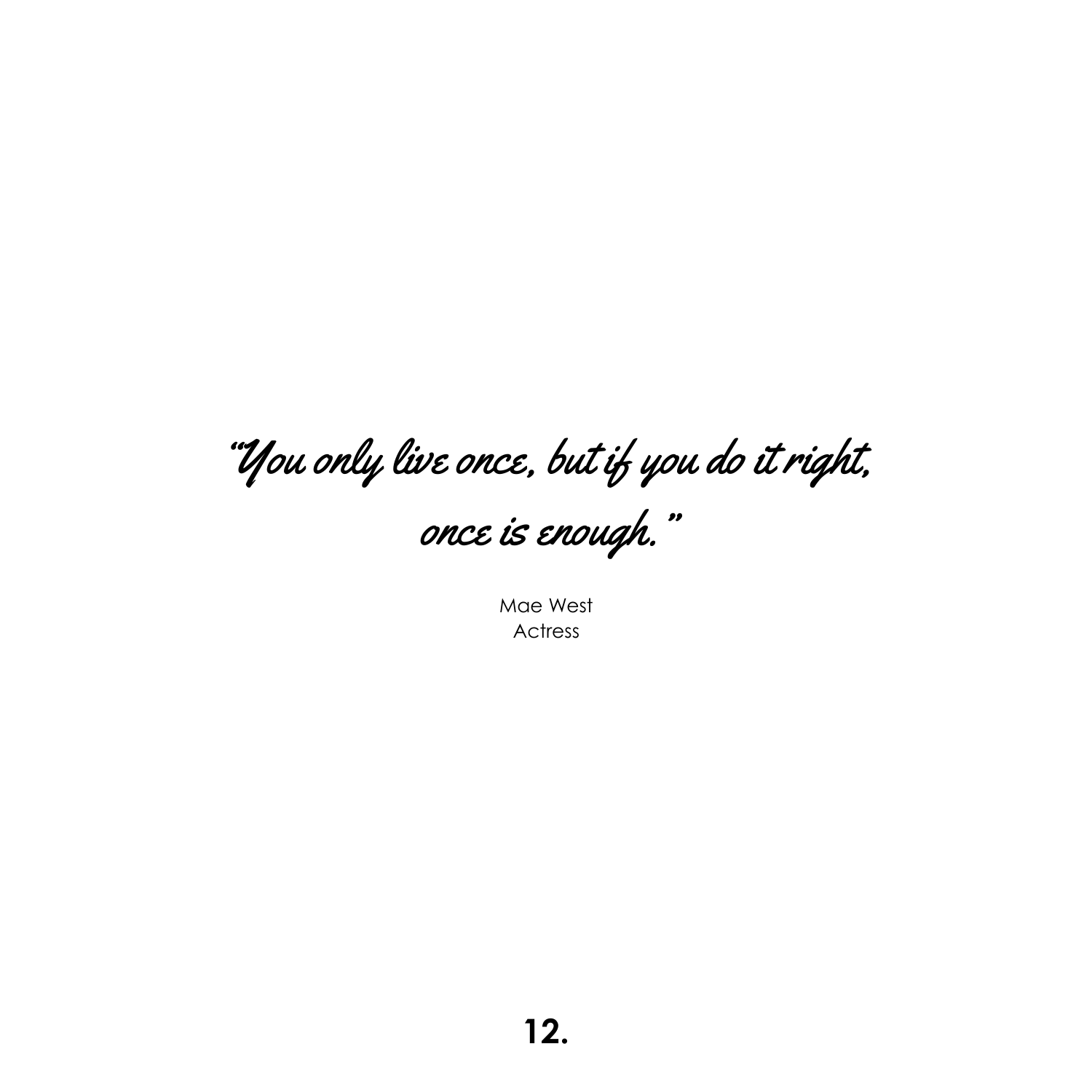# **What Next?**

If you have outstanding questions, would like to discuss a possible shoot or you're ready to make a booking you can do all of these through our website at:

# **[www.beautynboudoir.co.uk](http://www.beautynboudoir.co.uk/)**

Or you can email me directly at **tim.jackson@photographer.net**

I look forward to hearing from and working with you.